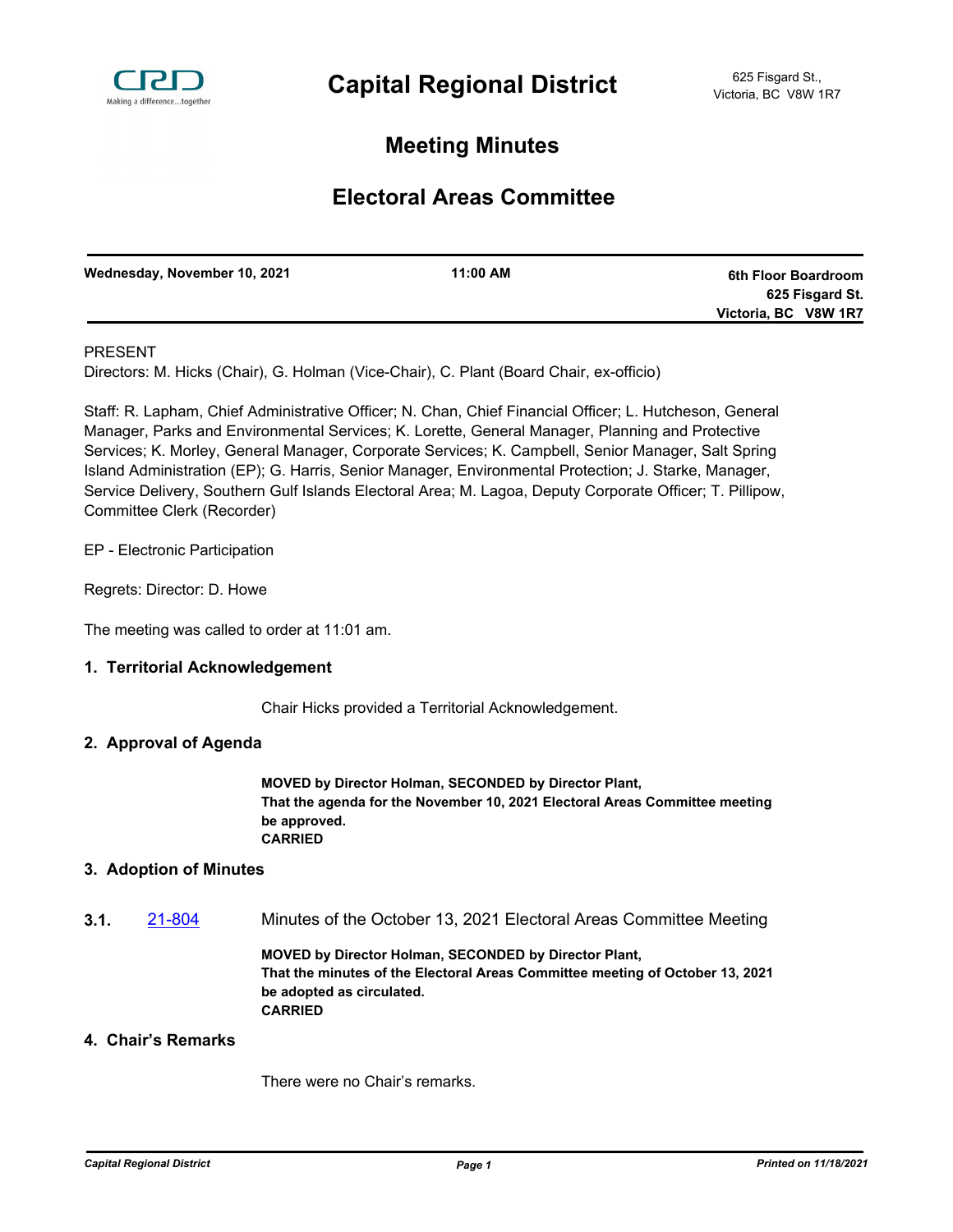#### **5. Presentations/Delegations**

There were no presentations or delegations.

#### **6. Committee Business**

- **6.1.** [21-701](http://crd.ca.legistar.com/gateway.aspx?m=l&id=/matter.aspx?key=8649) Updated Capital Regional District Climate Action Strategy
	- G. Harris spoke to Item 6.1.

Discussion ensued on the following:

- the consent process for electoral areas
- providing feedback to the Province on the BC Energy Step Code

**MOVED by Director Holman, SECONDED by Director Plant, That the Updated Capital Regional District Climate Action Strategy report be received for information. CARRIED**

**6.2.** [21-645](http://crd.ca.legistar.com/gateway.aspx?m=l&id=/matter.aspx?key=8593) Bylaw Nos. 4470 and 4471: Fees and Charges (Local Utilities)

**MOVED by Director Holman, SECONDED by Director Plant, The Electoral Areas Committee recommends to the Capital Regional District Board:**

- **1. That Bylaw No. 4470, " Salt Spring Island Liquid Waste, Sewer, and Water Fees and Charges Bylaw No. 1, 2012, Amendment Bylaw No. 15, 2021", be introduced and read a first, second, and third time.**
- **2. That Bylaw No. 4470 be adopted.**
- **3. That Bylaw No. 4471, "Southern Gulf Islands and Juan de Fuca Electoral Areas Utilities and Street Lighting Fees and Charges Bylaw No. 1, 2012, Amendment Bylaw No. 10, 2021", be introduced and read a first, second, and third time.**
- **4. That Bylaw No. 4471 be adopted.**
- **CARRIED**
- **6.3.** [21-838](http://crd.ca.legistar.com/gateway.aspx?m=l&id=/matter.aspx?key=8786) Salt Spring Island Liquid Waste Bylaw Amendment Composting Facilities

Director Holman spoke to Item 6.3.

Discussion ensued on the site location.

**MOVED by Director Holman, SECONDED by Director Plant, The Electoral Areas Committee recommends to the Capital Regional District Board:**

- **1. That Bylaw No. 4085, "Salt Spring Island Liquid Waste Disposal Additional Local Service Establishment Bylaw No. 1, 1993, Amendment Bylaw No. 3, 2021", be introduced and read a first, second and third time;**
- **2. That Bylaw No. 4085 be forwarded to the Inspector of Municipalities for approval.**
- **CARRIED**